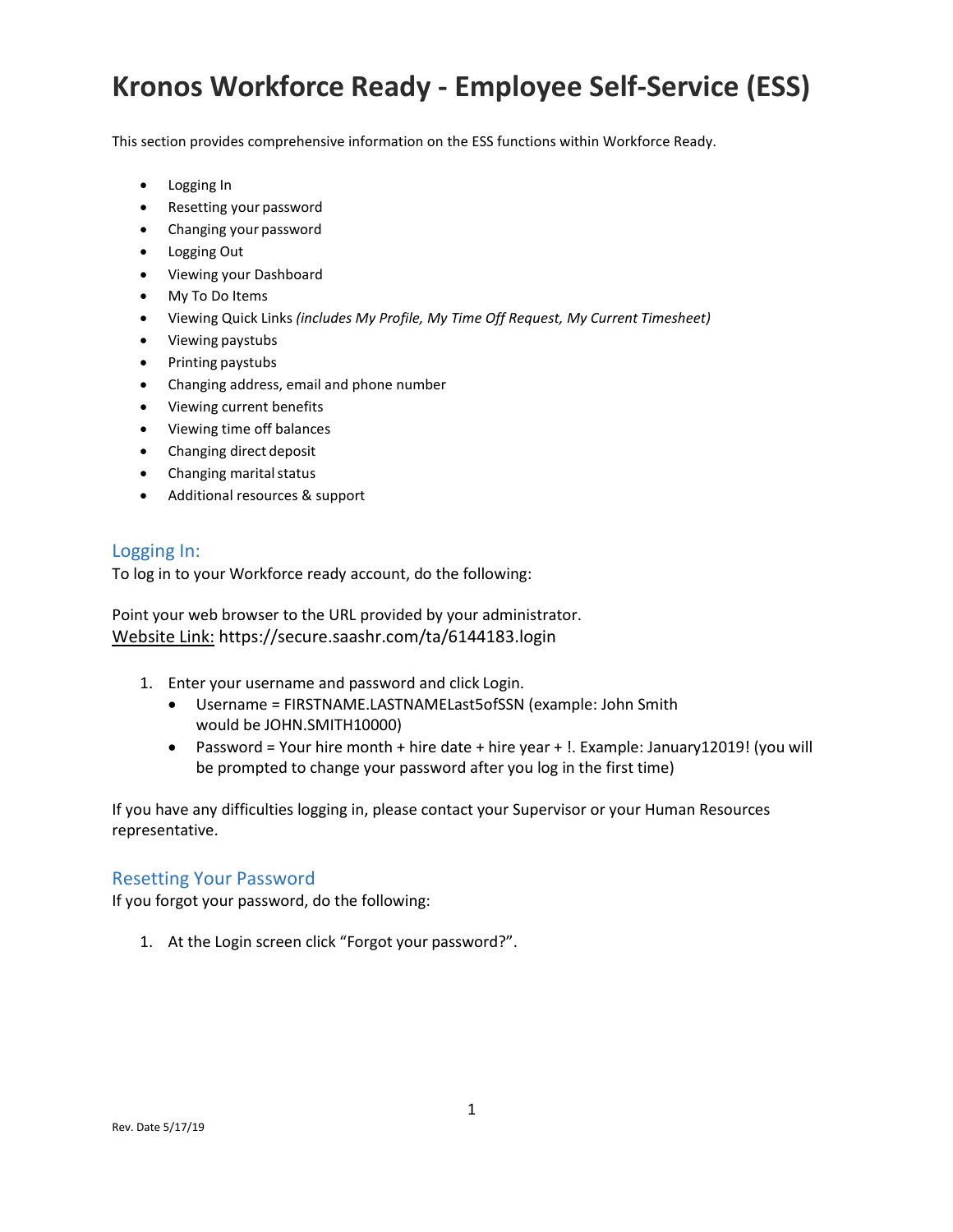

2. Enter your Username as prompted and click "Continue".

#### Changing Your Password

To change your password, do the following:

- 1. Click "My Account".
- 2. Click "My Settings".
- 3. Click "Change Password".
- 4. Use the fields on the **Change Password** page to enter your old and new password, and then click **Save**.

| $\frac{1}{\sqrt{2}}\sum_{\substack{\text{for } \text{the first}}}$ | Workforce Ready     | 3.53pm (Arizona)                                | $\bullet$ $\bullet$<br>AnnTest AnnTest $\sim$ |
|--------------------------------------------------------------------|---------------------|-------------------------------------------------|-----------------------------------------------|
| <b>START</b>                                                       | <b>My Account</b>   | 000000000000000000<br>Our Company<br>My Reports | <b>CALLS</b><br>Q                             |
| My Pay Statements<br>My Paycheck Simulator                         | $\hat{\phantom{a}}$ | Change Password                                 | Close X                                       |
| My Performance Reviews                                             |                     |                                                 |                                               |
| My Profile                                                         |                     |                                                 |                                               |
| My Schedule                                                        |                     |                                                 |                                               |
| My Settings                                                        |                     |                                                 |                                               |
| My Tax Information                                                 |                     |                                                 |                                               |

### Logging Out

To log out of your Workforce Ready account, do the following:

- 1. Click the down arrow at the upper right corner of the screen next to your name.
- 2. Click "Logout".

|                                                                                                                   | AnnTest AnnTest v |
|-------------------------------------------------------------------------------------------------------------------|-------------------|
| W. Sun Health                                                                                                     | െ                 |
| Workforce Ready 7:47am (Arizona)                                                                                  | New Window        |
| <b>START</b><br>My Reports Our Company<br>My Account                                                              | Logout            |
| Home My Account   My Actions   HR Action Request: AnnTest AnnTest: Marital Status Information Change (09/29/2017) | <b>SAVE</b>       |
| <b>BACK</b>                                                                                                       | <b>JBMIT</b>      |
| HR ACTION INFO                                                                                                    |                   |

#### Viewing your Dashboard

Viewing your dashboard will allow you to see Announcements, Quick Links, To Do Items, PST and PPD balances, and Time Off Requests.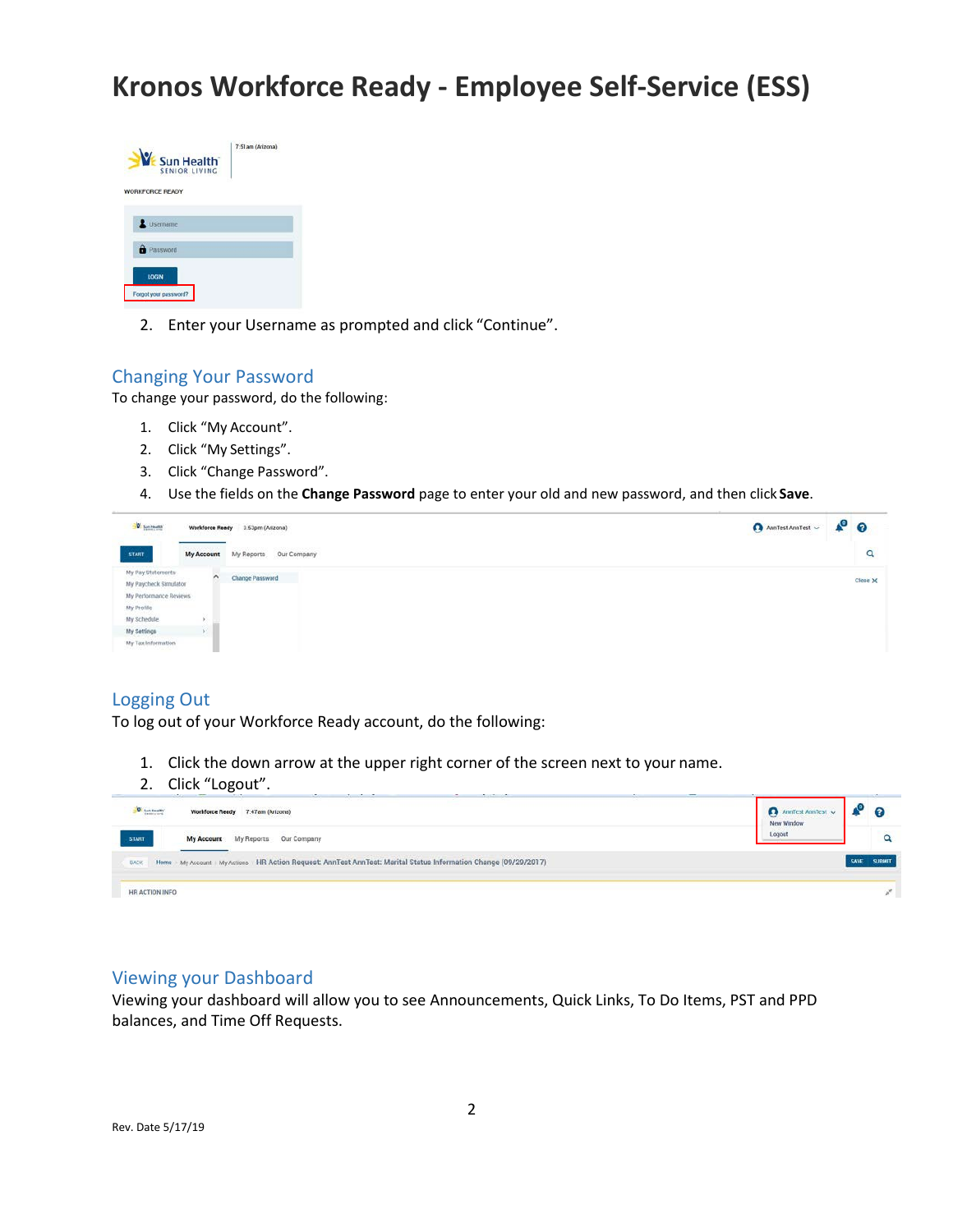1. Your dashboard is the screen you will see upon login. Announcements will appear at the top followed by Quick Links and My To Do items. Scrolling down further will allow you to see your PST and PPD balances as well as your time off requests (see below for an image of what your dashboard looks like).

| <b>D</b> business<br>Weekforce Ready 9:59am (Arizona) |                   |                | AnnTest AnnTest $\sim$ | $P^{\circ}$             |
|-------------------------------------------------------|-------------------|----------------|------------------------|-------------------------|
| My Account Our Company<br><b>START</b>                |                   |                |                        | $\overline{\mathbf{Q}}$ |
| Home My Dashboard<br>BACK                             |                   |                |                        | REFRESH                 |
| MAIN                                                  |                   |                |                        |                         |
| <b>ANNOUNCEMENTS</b>                                  |                   |                |                        | $Q = \rho^2$            |
|                                                       | No Announcements  |                |                        |                         |
|                                                       |                   |                |                        |                         |
|                                                       |                   |                |                        |                         |
|                                                       |                   |                |                        |                         |
| QUICK LINKS                                           | $D = \mathcal{S}$ | MY TO DO ITEMS |                        | 001                     |
| My Account<br>My Profile<br>My Time Off               |                   | No Te Dos      |                        |                         |
| <b>Bequest</b>                                        |                   |                |                        |                         |

If you are already accessing another tab in Workforce Ready, you can always click the Sun Health Senior Living logo in the upper left corner to take you back to My Dashboard.

| <b>D</b> Sun Health      | Workforce Ready 7:20am (Arizona)               | $\theta$ AmTest AmTest $\sim$ $\clubsuit$ $\theta$ |
|--------------------------|------------------------------------------------|----------------------------------------------------|
| <b>START</b>             | My Reports<br>Our Company<br><b>My Account</b> | Q                                                  |
| BACK<br>Home.<br>MAIN    | My Dashboard                                   | REFRESH<br><b>Communication</b>                    |
| QUICK LINKS<br>arskoaren | $\mathcal{D} \quad \mathcal{E}$                | MY TO DO ITEMS<br>$\circ$<br>1990 - Paul Berlin    |
| My Account<br>My Profile |                                                | No To Dos                                          |

#### Viewing Quick Links

The Quick Links section of your Dashboard includes three important features of Workforce Ready – My Profile, My Time Off Request and My Current Timesheet. To access and utilize these features, do the following.

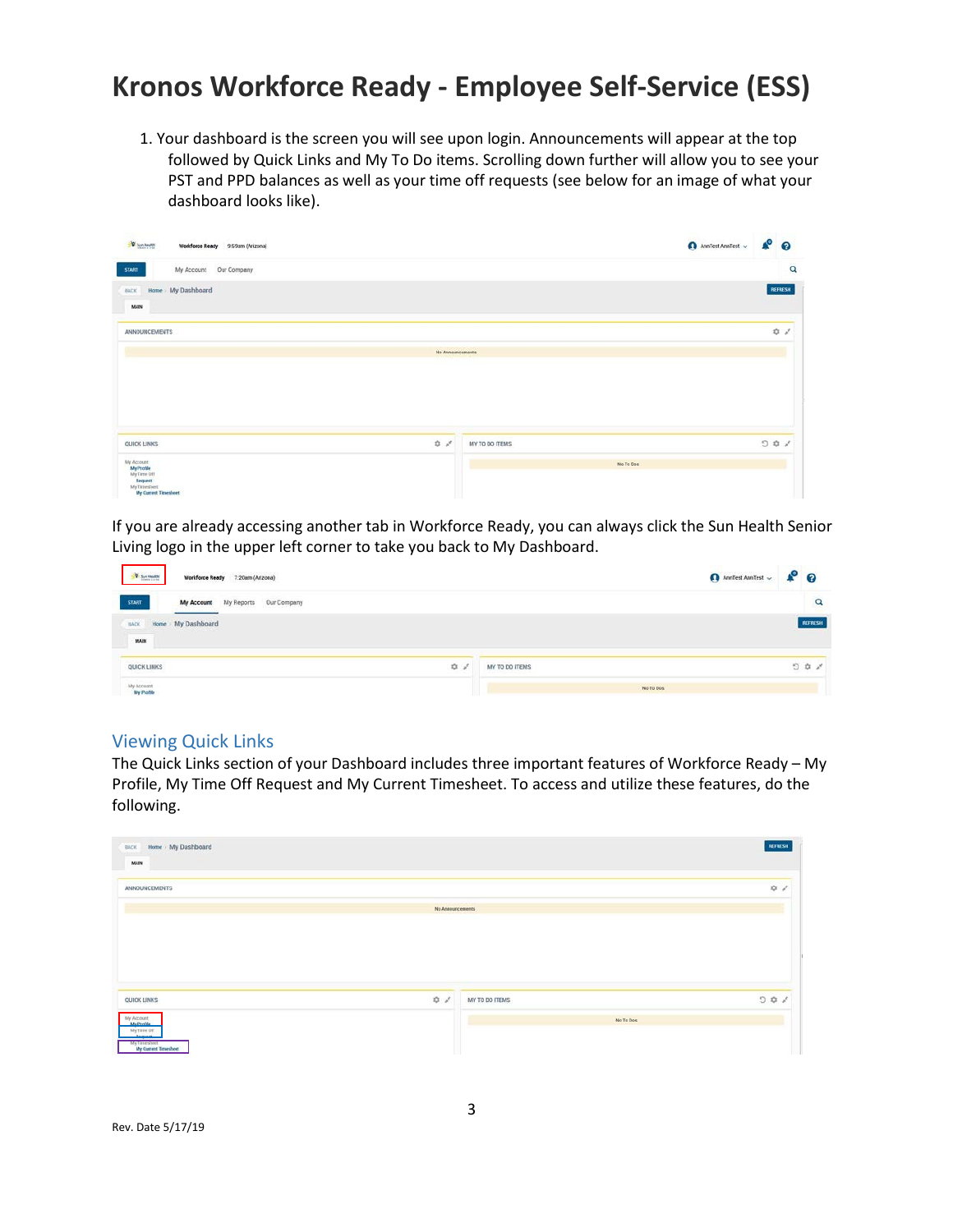#### **My Profile**

- 1. Click the "My Profile" link under Quick Links on your Dashboard (circled in red above). You will then be able to view the following information on the "Main" tab: current pay rate, hire date, Manager, HR, Executive Director, department, email, home address, employee ID number, demographics, contacts and PPD and PST balances (Accruals).
- 2. Fields within "My Profile" under "Main" are mostly View Only, with the exception of "Account Contacts". Here you can add or update an Emergency Contact, Dependent or Beneficiary. You may need to scroll down to see this section. Click "Add Contact" (circled in red below) to add a new contact, or if you are editing an existing contact, click the blue square with the blue pencil icon to edit.  $\Box$

| ACCOUNT INFORMATION                                                                                                                                                 | Arizona<br>State<br>×<br>USE SEPARATE MAILING ADDRESS                            |  |
|---------------------------------------------------------------------------------------------------------------------------------------------------------------------|----------------------------------------------------------------------------------|--|
| Salutation<br>Middle<br>AnnTest<br>First Name*<br>Suffix<br>AnnTest<br>Last Name*<br>  Security Profile Default<br>First Screen<br>AnnTest AnnTest055-<br>Username* | ACCOUNT DEMOGRAPHICS<br>Gender <sup>*</sup> F<br>Height                          |  |
| DATES<br>09/18/2017<br>Hired <sup>*</sup><br>Started <sup>®</sup><br>09/18/2017                                                                                     | Eye Color<br>Ethnicity* Hispanic or Latino<br>Chizenship U.S. Chizen             |  |
| Birthday* 09/04/1984<br>Review<br>09/18/2017<br>Re-Hired<br>Seniority                                                                                               | ACCOUNT CONTACTS                                                                 |  |
| Frozen Benefit<br><b>Benefits</b><br>Accruel Eligibility 09/01/2017                                                                                                 | Dependents<br><b>Beneficiaries</b><br>All<br>Emergency<br>No Contacts To Display |  |
| MANAGERS                                                                                                                                                            | ADD CONTACT                                                                      |  |

3. In addition to the "Main" tab under "My Profile", you can also view the "Payroll" tab which will show your current Earnings and Deductions.

| V Sun Health<br>10:22am (Arizona)<br><b>Workforce Ready</b>                                    | A AnniTest AnniTest v & O |
|------------------------------------------------------------------------------------------------|---------------------------|
| <b>START</b><br>My Account Our Company                                                         | $\alpha$                  |
| Home My Account My Profile<br><b>BACK</b><br><b>S</b> Lot Tabs<br>MAIN<br><b>PAYROLL</b><br>HR | SAVE                      |
| EARNINGS                                                                                       |                           |
| YTD<br>Compensation Package<br>Currently Scheduled<br>No Earnings Defined                      |                           |
| DEDUCTIONS                                                                                     | ×                         |
| No Deduction Defined                                                                           |                           |

4. In addition to the "Main" and "Payroll" tabs under "My Profile", you can also view the "HR" tab which will show your To Do items, Goals and Benefit Plans.

#### **My Time Off Request**

1. Click the "My Time Off Request" link under Quick Links on your Dashboard (circled in **blue** on page 3).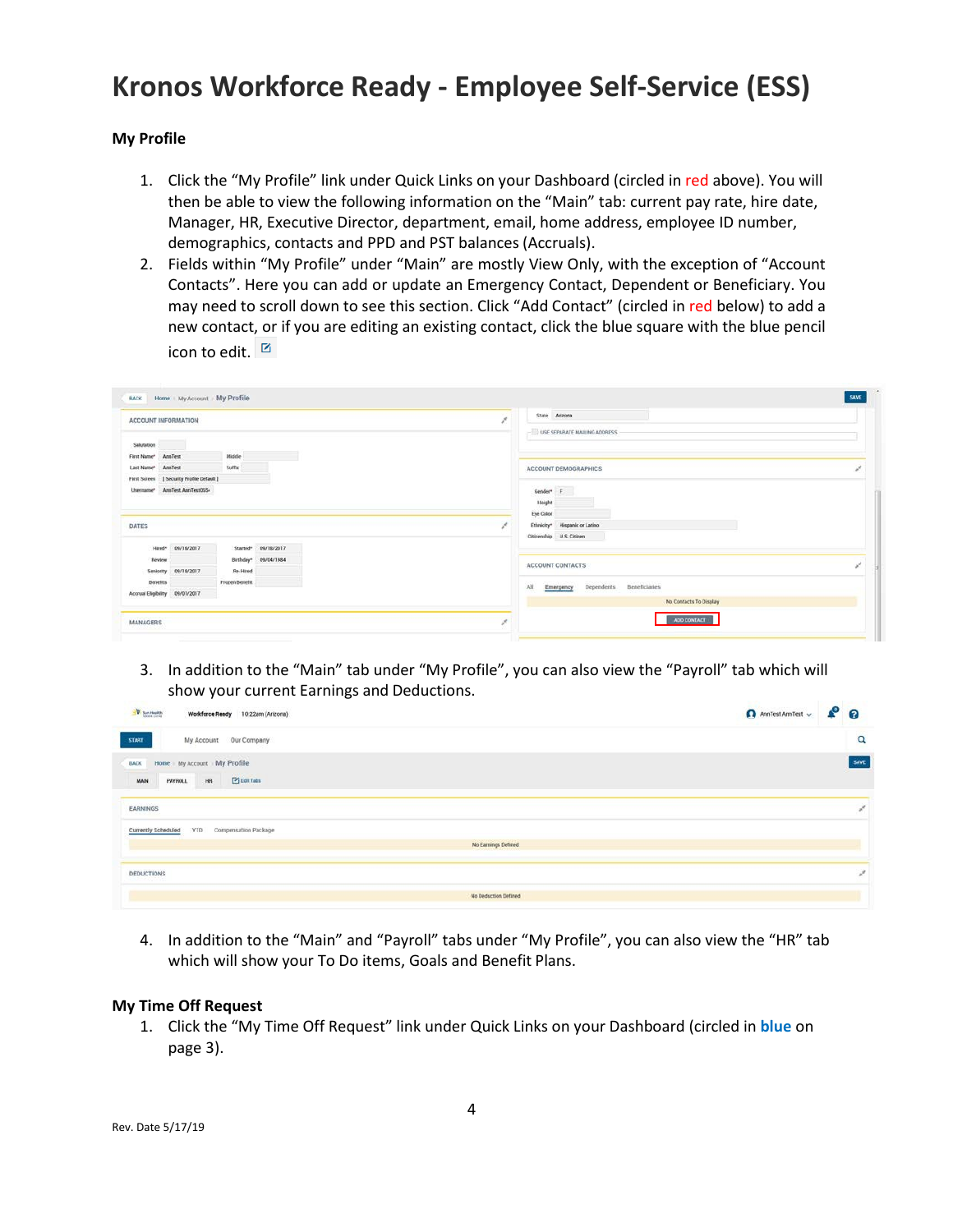2. Select the Time Off type by clicking on the blue paper with the magnifying glass (circled belowin **red**).

\*Please note that Jury Duty and Bereavement requests will require additional documentation to be presented to your supervisor.

3. Below the Time Off type section, you will need to select a single full day, a partial day, or multiple days. Choose your date(s) for the time off request by clicking on the blue calendar icon. This section is circled in **blue** below.

\*Please note: Salaried, exempt employees may only request time off in full day increments.

- 4. You may also type in a comment in the "Comments" section. (circled in green below)
- **5.** Your final step will be to click "Submit Request" in the upper right corner (circled in **purple** below). You will get a notification when your supervisor approves or denies your request. \*Please note: if you do not have sufficient balance at the time of the request your request will not be submitted.

| V Sunnisatty<br>Workforce Ready 10:33am (Arizona)                           |                                                                                                                                                                                                          |            |      |                 |                    |                        |            | AnnTest AnnTest $\sim$ | $P^{\circ}$         |          |
|-----------------------------------------------------------------------------|----------------------------------------------------------------------------------------------------------------------------------------------------------------------------------------------------------|------------|------|-----------------|--------------------|------------------------|------------|------------------------|---------------------|----------|
| My Account<br>Our Company<br><b>START</b>                                   |                                                                                                                                                                                                          |            |      |                 |                    |                        |            |                        |                     | $\alpha$ |
| Home > My Account > My Time Off > Request > Request Time Off<br><b>BACK</b> |                                                                                                                                                                                                          |            |      |                 |                    |                        |            | SUBMIT REQUEST         | <b>VIEW HISTORY</b> |          |
| TIME OFF                                                                    | <b>BALANCES</b>                                                                                                                                                                                          |            |      |                 |                    |                        |            |                        |                     |          |
| B ×<br>Time Off PPD<br>- REQUEST-TYPE                                       | TIME OFF                                                                                                                                                                                                 | ACCRUED TO |      | CURRENT ACCRUED | The Story<br>TAKEN | <b>CURRENT BALANCE</b> | <b>SCH</b> | PENDING APPROVAL       |                     |          |
| Foll Day                                                                    | PPD                                                                                                                                                                                                      |            | Hrs  | 0.00            | 0.00               | 0.00                   | 0.00       | 0.00.                  |                     |          |
| G.<br>O Date 10/19/2017<br>Partial Day (Bulk)<br>로<br>Total Hours<br>Date   | Sick                                                                                                                                                                                                     |            | Hrs: | 0.00            | 0.00               | 0.00                   | 0.00       | 0.00                   |                     |          |
| Multiple Days<br>图 10<br>Total Hours Per Day<br>From                        | APPROVERS                                                                                                                                                                                                |            |      |                 |                    |                        |            |                        |                     |          |
| COMMERTS<br>thank you.                                                      | <b>TAHUYA VISINTAINER</b><br><b>JANE SWANSON</b><br>JULIE PADELFORD<br>LINDA LESSARD<br>Test Athena<br>KIMBERLY ANN VALENTINE<br>SCOTT FELCIANO<br>SOAP ACCESS<br>RACHEL E. COLLYER<br>RACHEL E. COLLYER |            |      |                 |                    |                        |            |                        |                     |          |

#### **My Current Timesheet**

1. Click the "My Current Timesheet" link under Quick Links on your Dashboard (circled in **purple** on page 3). This screen will allow you to see your timesheet, including punches, missing punches, and total hours.

| <b>W. Sun Health</b> |                                                       | Workforce Ready 10:52am (Arizona)                                                                                                                                                              |                                   |                       |                |             |    |                  | Anniest Anniest v & O     |                |          |
|----------------------|-------------------------------------------------------|------------------------------------------------------------------------------------------------------------------------------------------------------------------------------------------------|-----------------------------------|-----------------------|----------------|-------------|----|------------------|---------------------------|----------------|----------|
| <b>START</b>         |                                                       | My Account Our Company                                                                                                                                                                         |                                   |                       |                |             |    |                  |                           |                | $\alpha$ |
| TIMESHEET            | C CLOCK WITH C DIMNE LABOR LEVEL<br><b>EXCEPTIONS</b> | IMOX Home My Account My Timesheet My Current Timesheet Timesheet Edit<br>C Time Sheet: October 07, 2017 - October 20, 2017 ><br>This Is Your Current Timesheet<br>CALC DETAIL<br>CALC: SUMMARY | <b>COUNTERS</b><br>SUMMARY BY DAY | SHIFT PREMIUM SUMMARY |                |             |    | SAVE             | UNDO DOCS CHANGE REQUESTS | UTILITIES INFO |          |
|                      | DATE                                                  | LABOR LEVEL                                                                                                                                                                                    | TRAINING/ON CALL                  |                       | <b>IN DATE</b> | <b>FROM</b> | 10 | <b>IUW TOTAL</b> | CALC TOTAL                |                |          |
| a                    | SAT 7                                                 |                                                                                                                                                                                                |                                   |                       |                | No Data     |    |                  |                           |                |          |
| α                    | SUNT.                                                 |                                                                                                                                                                                                |                                   |                       |                | No Data     |    |                  |                           |                |          |
| а                    | MON'9                                                 |                                                                                                                                                                                                |                                   |                       |                | No Data     |    |                  |                           |                |          |
| $\Box$               | $+TUE$ TO                                             |                                                                                                                                                                                                |                                   |                       |                | No Data     |    |                  |                           |                |          |
| а                    | WED 11                                                |                                                                                                                                                                                                |                                   |                       |                | No Data     |    |                  |                           |                |          |

2. Clocking In/Out – Authorized employees may clock in and out on the Timesheet Edit screen by clicking "Clock In/Out" (circled in red below).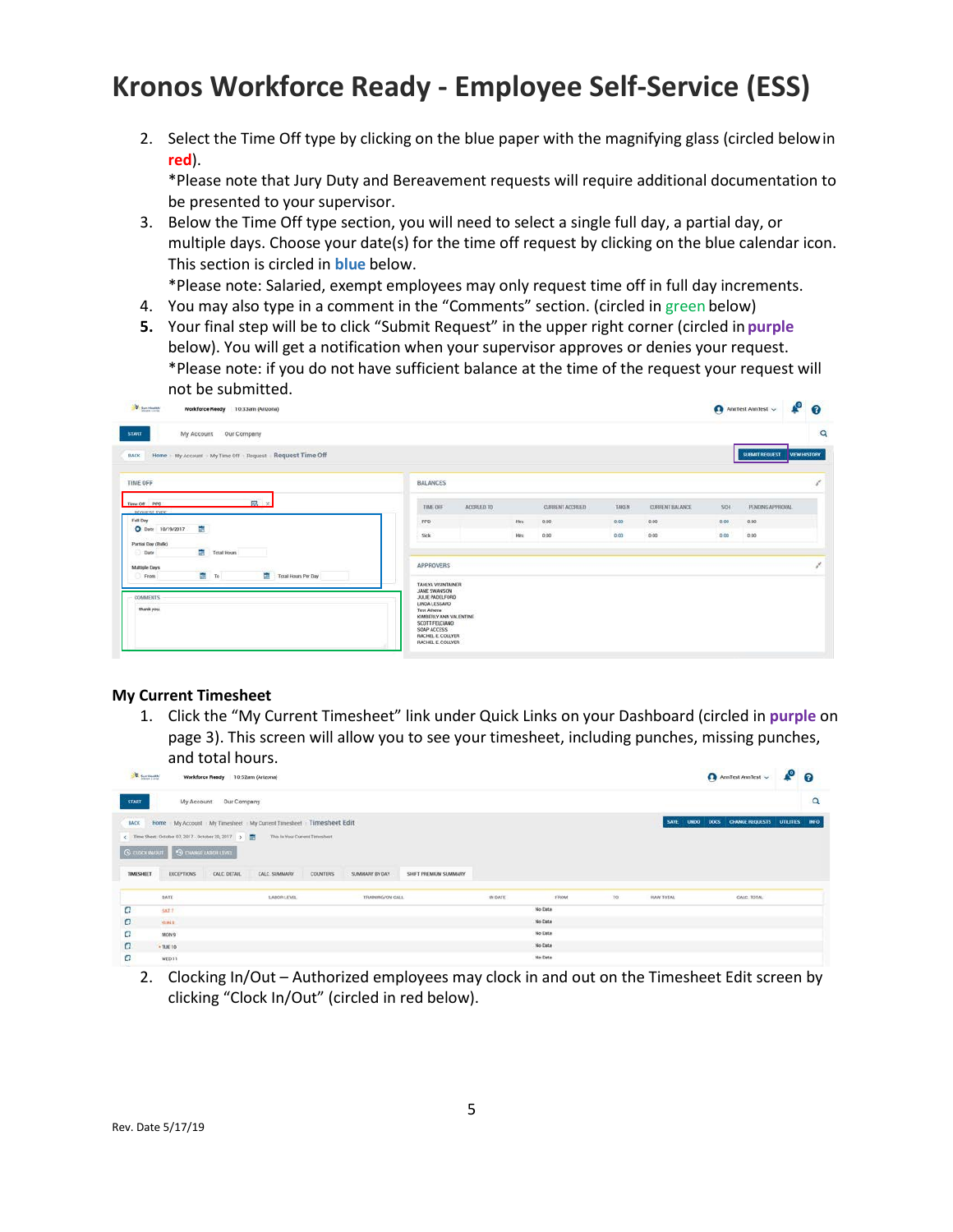|                             | <b>V</b> Sun Health |                   | <b>Workforce Ready</b>                             | 10:52am (Arizona)                                                        |                                |                |                       |                  |         |                                    |                      | AnnTest AnnTest $\sim$  | $\sqrt{2}$   |  |
|-----------------------------|---------------------|-------------------|----------------------------------------------------|--------------------------------------------------------------------------|--------------------------------|----------------|-----------------------|------------------|---------|------------------------------------|----------------------|-------------------------|--------------|--|
| <b>START</b>                |                     | My Account        | Our Company                                        |                                                                          |                                |                |                       |                  |         |                                    |                      |                         |              |  |
| <b>BACK</b>                 |                     |                   |                                                    | Home > My Account > My Timesheet > My Current Timesheet > Timesheet Edit |                                |                |                       |                  |         |                                    | <b>SAVE</b><br>LINDO | DOCS CHANGE REQUESTS    | UTRITIES INC |  |
|                             |                     |                   | Time Sheet: October 07, 2017 - October 20, 2017 >  |                                                                          | This is Your Current Timesheet |                |                       |                  |         |                                    |                      |                         |              |  |
|                             | $O$ Success (1)     | Hide All          |                                                    |                                                                          |                                |                |                       |                  |         |                                    |                      |                         |              |  |
|                             | C Punch saved.      |                   |                                                    |                                                                          |                                |                |                       |                  |         |                                    |                      |                         |              |  |
| S CLOCK NATURE<br>TIMESHEET |                     | <b>EXCEPTIONS</b> | <b>9 CHANGE LABOR LEVEL</b><br><b>CALC. DETAIL</b> | CALC, SUMMARY                                                            | <b>COUNTERS</b>                | SUMMARY BY DAY | SHIFT PREMIUM SUMMARY |                  |         |                                    |                      |                         |              |  |
|                             | <b>DATE</b>         |                   | LABOR LEVEL                                        |                                                                          |                                |                |                       | TRAINING/ON CALL | IN DATE | FROM                               | TO:                  | <b><i>IMW TOTAL</i></b> | CALC, TOTAL  |  |
| α                           | SAT7                |                   |                                                    |                                                                          |                                |                |                       | No Data          |         |                                    |                      |                         |              |  |
| a                           | <b>SUN 8</b>        |                   |                                                    |                                                                          |                                |                |                       | No Data          |         |                                    |                      |                         |              |  |
| α                           | MON 9               |                   |                                                    |                                                                          |                                |                |                       | No Data          |         |                                    |                      |                         |              |  |
| а                           | $-$ TUE 10          |                   |                                                    | 300-Colonnade/31-Retirement Center/650-Resident Sys/Resident Sys ~       |                                |                |                       | - 區              | Tue 10  | <b><i>ASSESSMENT</i></b><br>10:52a |                      | 0.00                    | 0.00         |  |
|                             |                     |                   |                                                    |                                                                          |                                |                |                       |                  |         |                                    | Day Total:           | 0.00                    | 0.00.        |  |
| $\sigma$                    | WED 11              |                   |                                                    |                                                                          |                                |                |                       | No Data          |         |                                    |                      |                         |              |  |

3. Change Requests – This feature allows you to submit timecard edits and cancel or edit Time Off requests. Click "Change Requests" in the upper right corner (circled in **purple** above). 4. Select the Change Type.





5. For example, of you had a missing "In" punch, you would select "Add Punch In" and thenselect the Date, and type in the Time. Then click "Submit Changes".

| <b>SUBMIT CHANGES</b> |  |
|-----------------------|--|

6. Workforce Ready will then ask you to fill in a reason for requesting this change. Type in the reason then click "Request". Your supervisor will then approve or deny therequest.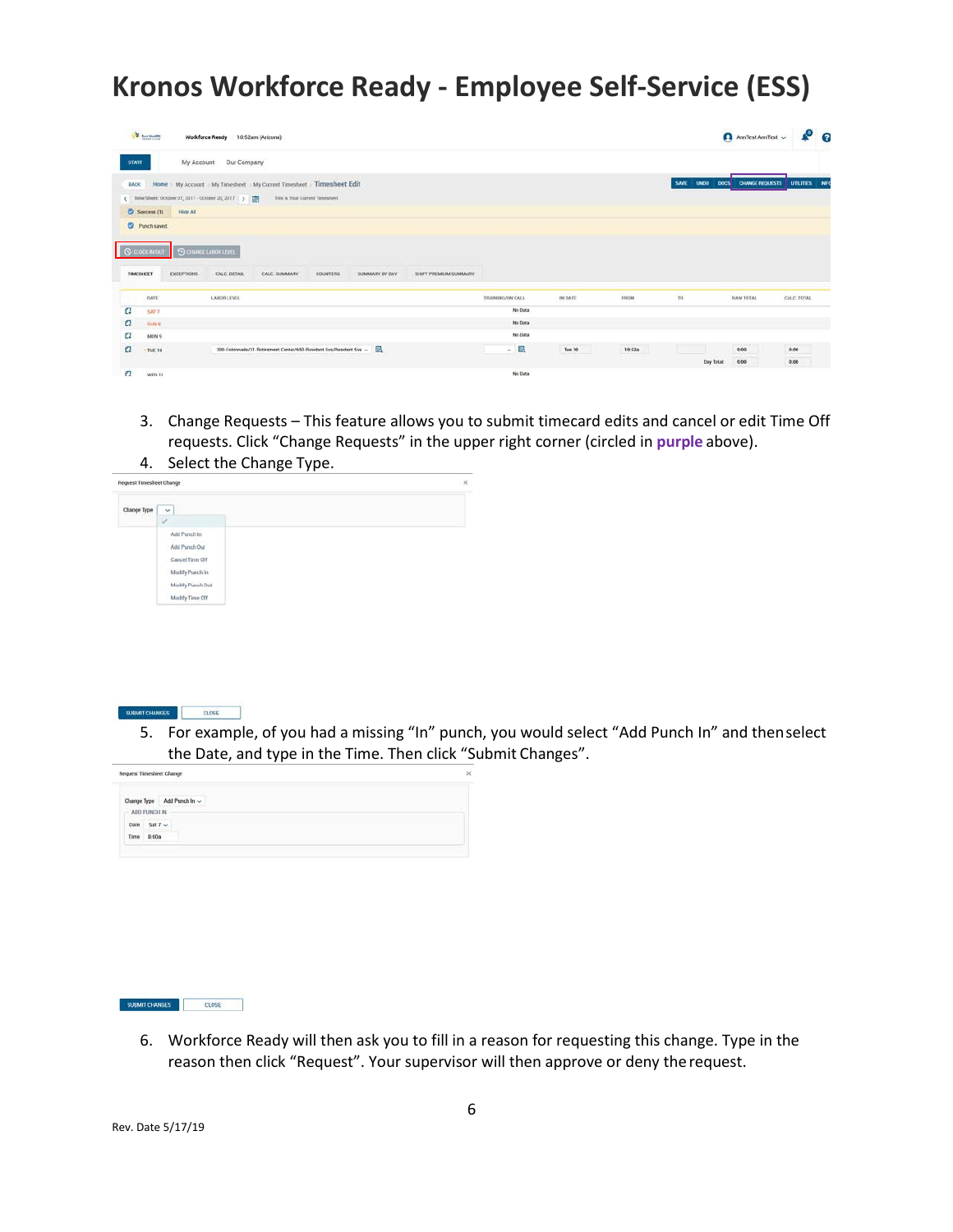

#### My To Do Items

An easy way to see if you have any To Do items is to check the blue bell in the upper right corner of your screen in Workforce Ready (circled in red below). If you have notifications, a circle will appear with a number inside, indicating how many To Do items you have pending. Click the bell to access those items. You can also view My To Do Items on the Dashboard.

| <b>V</b> Seriously<br>Workforce Ready 11:11am (Arizona) | O AmTest Anniest v & O |
|---------------------------------------------------------|------------------------|
| START<br>My Account Our Company                         |                        |
| Home > My Dashboard<br><b>BACK</b>                      | REFRESH                |
| MAIN                                                    |                        |

#### Viewing Paystubs

To view your paystubs, do the following:

- 1. Login in to your Workforce Ready account.
- 2. Click "My Account".
- 3. Click "My Pay Statements".

| W San Health           |                       | Workforce Ready 3:22pm (Arizona) | AnnTest AnnTest $\sim$ | $\bullet$ 0 |          |
|------------------------|-----------------------|----------------------------------|------------------------|-------------|----------|
| STAILT                 | <b>My Account</b>     | Our Company<br>My Reports        |                        |             | $\alpha$ |
| My Actions             | $\geq$                |                                  |                        |             | Close X  |
| My Benefits            | $\boldsymbol{\Sigma}$ |                                  |                        |             |          |
| My Direct Deposits     |                       |                                  |                        |             |          |
| My Forms               | $\,$                  |                                  |                        |             |          |
| My Goals               |                       |                                  |                        |             |          |
| My Incidents           |                       |                                  |                        |             |          |
| My Learning            | э                     |                                  |                        |             |          |
| My Pay Statements      |                       |                                  |                        |             |          |
| My Paycheck Simulator  |                       |                                  |                        |             |          |
| My Performance Reviews |                       |                                  |                        |             |          |

4. Once you reach this screen, you will be able to select the time frame that you would like to view paystubs for.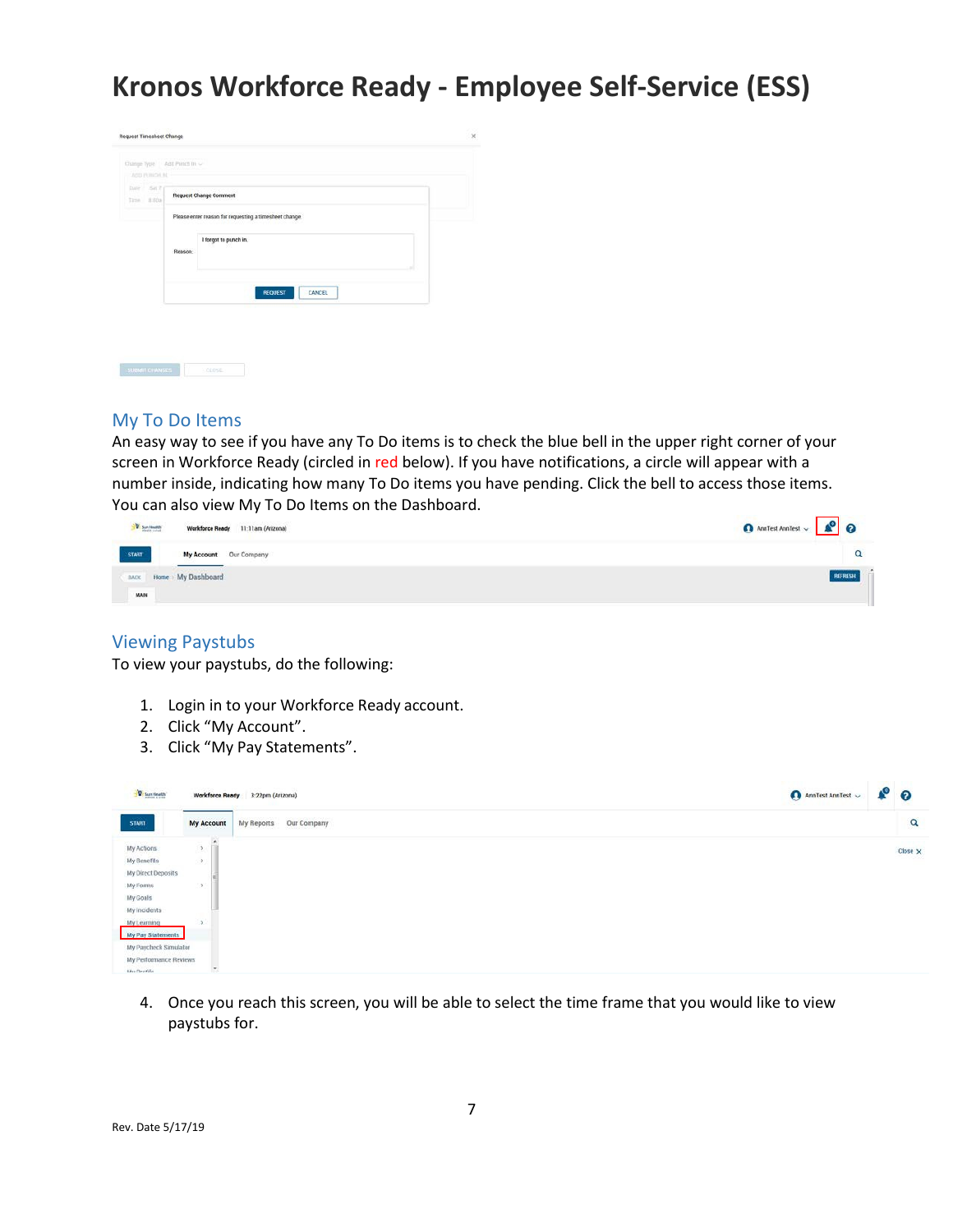| <b>V</b> Sun Health                      | Workforce Ready 3:25pm (Arizona)                                                                                                                                                      |                       |                                                 |                                                 |                  |    |                    |                             |                                                     |          | AnnTest AnnTest $\sim$                      |        | $A^{\circ}$ $\circ$ |
|------------------------------------------|---------------------------------------------------------------------------------------------------------------------------------------------------------------------------------------|-----------------------|-------------------------------------------------|-------------------------------------------------|------------------|----|--------------------|-----------------------------|-----------------------------------------------------|----------|---------------------------------------------|--------|---------------------|
| START                                    | My Account My Reports Our Company                                                                                                                                                     |                       |                                                 |                                                 |                  |    |                    |                             |                                                     |          |                                             |        | $\alpha$            |
| Rows On Page 20 ~ No Rows 5 Reflesh Data | BACK Home My Account My Pay Statements                                                                                                                                                |                       |                                                 |                                                 |                  |    |                    | [a] Full Screen [Default] ~ | $\bigcirc$ Settings $\sim$ $\bigcirc$ Filter $\sim$ |          | Select Columns                              |        | <b>上</b> Export     |
| Pay Dates: Calendar Range ~              | Last Month And Future ~ (08/01/2017 - 06/05/2079)                                                                                                                                     |                       |                                                 |                                                 |                  |    |                    |                             |                                                     |          |                                             |        |                     |
|                                          | M<br>Current                                                                                                                                                                          | a.<br><b>PAY DATE</b> | 0.0000<br><b>CONTRACTOR</b><br>PAY PERIOD START | 0.000.000<br>PAY PERIOD END                     | $\circ$<br>GROSS |    | $\approx$<br>CHECK |                             | DIRECT DEPOSIT                                      |          | $\circ$ . The second $\circ$<br>NET PAYMENT |        |                     |
| $\pi$<br>$\sim$                          | Today                                                                                                                                                                                 | $\pi^-$<br>$\sim$     | in the<br>- Sec                                 | $\pm$<br>$\sim$                                 | 1                | w. | $-1$               | $\check{\phantom{a}}$       | $\pi^-$                                             | $\omega$ | $\mathbb{R}$                                | $\sim$ |                     |
|                                          | This Week<br>This Month<br>This Year.<br>This Quarter<br>Past<br><b>Yestenday</b><br>Last Week<br>Last Month<br>Last Quarter<br>Last Year<br><b>Last N Days</b><br>Future<br>Tomorrow |                       |                                                 | $\overline{\phantom{a}}$<br>No Results Returned |                  |    |                    |                             |                                                     |          |                                             |        |                     |

5. Select the paystub that you would like to view.

### Printing Paystubs

- 1. Complete the steps associated with the "Viewing Paystubs" section.
- 2. Once you have selected your paystub, click "Export".

| Sun Health    |            | Workforce Ready 3.33pm (Arizona)                                              |                 |                         |                                                 |            |        | Ann<br>Test Ann<br>Test $\sim$ | $\bullet$ 0 |              |
|---------------|------------|-------------------------------------------------------------------------------|-----------------|-------------------------|-------------------------------------------------|------------|--------|--------------------------------|-------------|--------------|
| <b>START:</b> |            | My Account My Reports Our Company                                             |                 |                         |                                                 |            |        |                                |             | $\alpha$     |
| <b>BACK</b>   |            | Home My Account My Pay Statements                                             |                 |                         |                                                 |            |        |                                |             |              |
|               |            | Rows On Page 20 ~ No Rows 5 Refresh Data                                      |                 |                         |                                                 |            |        |                                |             | $t$ , Export |
|               |            | Pay Dates: Calendar Range ~ Last Month And Future ~ (08/01/2017 - 06/05/2079) |                 |                         |                                                 |            |        |                                |             |              |
|               |            | <b>TYPE</b>                                                                   | <b>PAY DATE</b> | <b>PAY PERIOD START</b> | <b>Construction Services</b><br>PAY PERIOD END. | GROSS      | CHECK  | DIRECT DEPOSIT                 | NET PAYMENT |              |
|               | <b>But</b> | starts with                                                                   | $\sim$          | $\sim$                  |                                                 | <b>Not</b> | $\sim$ | $\sim$                         |             |              |

3. Click which file format you would like to print your paystub from. PDF (in red below) is recommended.

| Available Export Formats         |                                   |                      |        |
|----------------------------------|-----------------------------------|----------------------|--------|
| CSV                              | Comma Delimited                   | .CSV                 |        |
| Excel 97-2007                    | Microsoft Excel 97-2007 Worldbook | .xls                 |        |
| Excel 97-2007 (Hours As Decimal) | Microsoft Excel 97-2007 Workbook  | <b>W</b><br>xis<br>÷ |        |
| <b>Excel 2007</b>                | Microsoft Excel 2007 Workbook     | xisx                 |        |
| Excel 2007 (Hours As Decimal)    | Microsoft Excel 2007 Workbook     | .xlsx                |        |
| PDF                              | Acrobat Reader                    | .pdf                 | Export |
| <b>HTML</b>                      | <b>HTML Table</b>                 | html                 |        |
| HTML (Paged)                     | HTML (Paged)                      | .html                |        |
| XML                              | XML                               | xml                  |        |
| Text                             | Fixed Width                       | .txt                 |        |
| Text (Tab Delimited)             | <b>Tab Delimited</b>              | .bit                 |        |

4. Open the PDF as you are instructed to in your Internet browser. If you are using Internet Explorer, you will see a box similar to the one below pop up. Click "Open".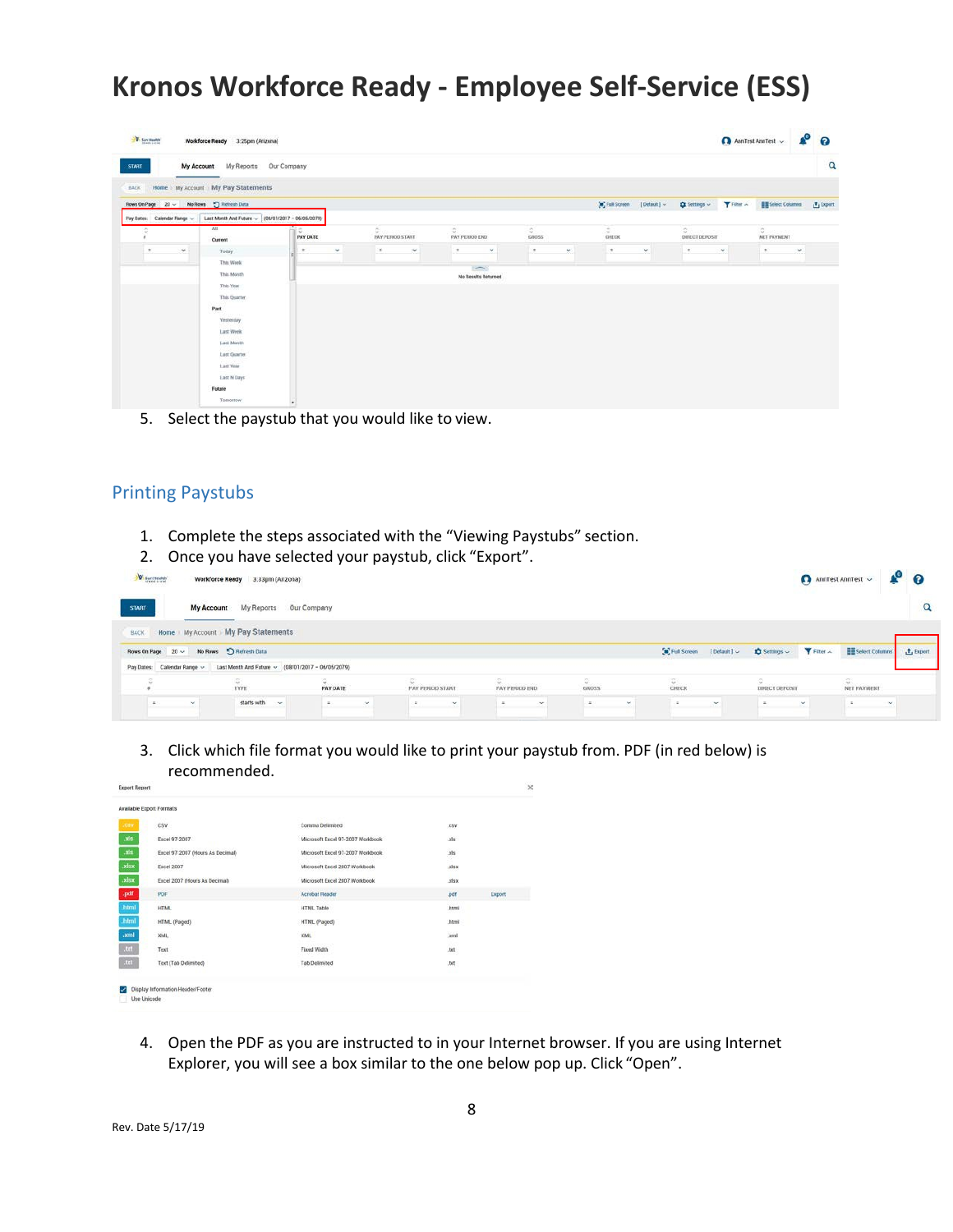

In Mozilla Firefox, you will click "Open with Adobe Acrobat Reader DC".

| .CSV          | CSV                                                                         | 筹<br>Opening MyPayStatementHistory 1506638313184.pdf                                                                                             |
|---------------|-----------------------------------------------------------------------------|--------------------------------------------------------------------------------------------------------------------------------------------------|
| .xls<br>xisx. | <b>Excel 97-2007</b><br>Excel 97-2007 (Hours As Decimi<br><b>Excel 2007</b> | You have chosen to open:<br>MyPayStatementHistory 1506638313184.pdf<br>75<br>which is: Adobe Acrobat Document<br>from: https://secure.saashr.com |
|               | Excel 2007 (Hours As Decimal)                                               | What should Firefox do with this file?                                                                                                           |
|               | PDF                                                                         | Adobe Acrobat Reader DC (default)<br>Open with<br>٠                                                                                              |
|               | <b>HTML</b>                                                                 | Save File                                                                                                                                        |
|               | HTML (Paged)                                                                | Do this automatically for files like this from now on.                                                                                           |
|               | XML                                                                         |                                                                                                                                                  |
|               | Text                                                                        | OK<br>Cancel                                                                                                                                     |

5. Next, click "File" and "Print".

| D Open                                   | $Ctrl + O$     | Jestions       |                 | Oct17Colonnade N.                | MyPayStatementHi x              |                    |              |                       |                                  |
|------------------------------------------|----------------|----------------|-----------------|----------------------------------|---------------------------------|--------------------|--------------|-----------------------|----------------------------------|
| Create PDF Online                        |                | $\mathbb{R}^n$ | Θ<br>$\odot$    | $97.8\%$ +<br>$\overline{B}$     | Ø<br>₩<br>₽                     | $\mathcal{Q}$<br>⊝ |              |                       |                                  |
| $\Xi$ Save                               | $Ctri+S$       |                |                 |                                  |                                 |                    |              |                       |                                  |
| Save As                                  | $Shift+Ctrl+S$ |                |                 | SUN HEALTH CORPORATION (6144183) | <b>My Pay Statement History</b> |                    |              |                       | Pay Dates: 08/01/2017-06/05/2079 |
| Save as Other                            |                |                |                 |                                  |                                 |                    |              |                       |                                  |
| Send File                                | r.             | <b>Vale</b>    | <b>Pay Date</b> | <b>Pay Period Start</b>          | <b>Pay Period End</b>           | <b>Grass</b>       | <b>Check</b> | <b>Direct Deposit</b> | <b>Net Payment</b>               |
| Revert                                   |                |                |                 |                                  |                                 |                    |              |                       |                                  |
| Close                                    | $Ctrl+W$<br>.  |                |                 |                                  |                                 |                    |              |                       |                                  |
| Properties                               | $Ctrl + D$     |                |                 |                                  |                                 |                    |              |                       |                                  |
| $\bigoplus$<br>Print.                    | $Ctrl + P$     |                |                 |                                  |                                 |                    |              |                       |                                  |
| 1 C:\MyPayStatementHis 1506638313184.pdf |                |                |                 |                                  |                                 |                    |              |                       |                                  |

#### Changing Email, Address and Phone Number

To change your email address, home address or phone number do the following:

- 1. Click "My Account".
- 2. Click "My Actions".
- 3. Click "Address Change", "Email Information Change" or "Phone Number Information Change".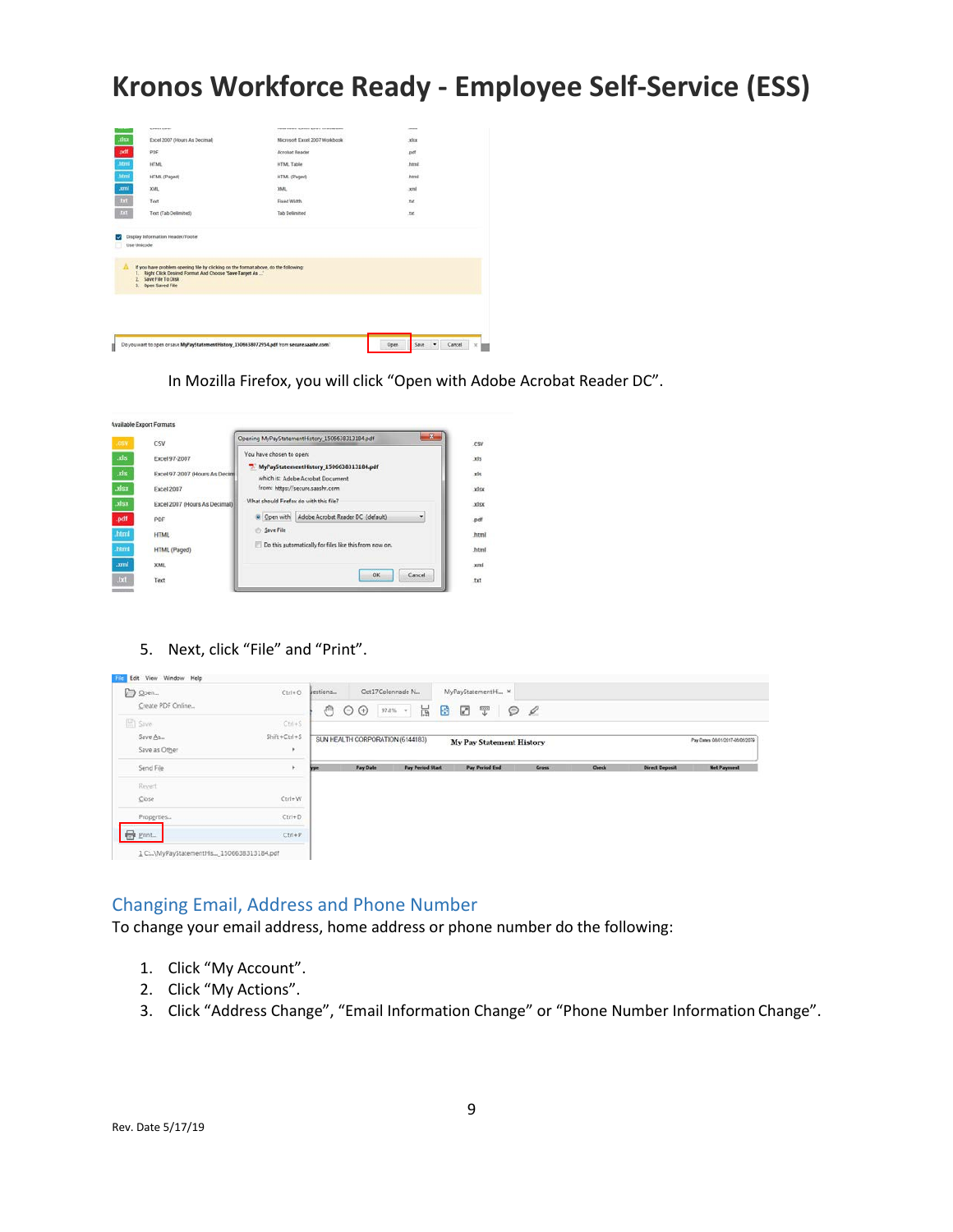

#### 3 (a). Address Change

- 1. Select an "Effective From" date.
- 2. Fill in your new address.
- 3. Click "Recommend", and the system will suggest your address, but in a formatthat more closely matches postal requirements.
- 4. Click Save.
- 5. Click Submit.

| <b>W</b> Secretary<br>Workforce Ready 4.05pm (Arizona)                                                    | A Antiest Amilest v & O |
|-----------------------------------------------------------------------------------------------------------|-------------------------|
| 53487<br>My Account My Reports Cur Company                                                                | Q                       |
| Home : My Account - My Actions : HR Action Request: AnnTest AnnTest: Address Change (09/28/2017)<br>BACK- | <b>SUBAT</b><br>SAVE    |
| HR ACTION INFO                                                                                            | y                       |
| Engloyee AnnTest AnnTest<br>HR Action Address Change                                                      |                         |
| 露<br><b>Effective From*</b>                                                                               |                         |
|                                                                                                           |                         |
| ADORESS*                                                                                                  |                         |
| United States<br><b>Country</b><br>1 Deven Bd<br><b>Street</b>                                            |                         |
| $Z_{\rm B}$ 85003                                                                                         |                         |

- 3 (b). Email Information Change
	- 1. Select an "Effective From" date.
	- 2. Select your "Primary Language" from the drop down menu.
	- 3. Type in your email address.
	- 4. Click Save.
	- 5. Click Submit.

| <b>U</b> Bandbath<br>Workforce Ready 4.07pm (Arizona)                                                                     | A Antiest Availent v. A Q |
|---------------------------------------------------------------------------------------------------------------------------|---------------------------|
| My Account My Reports Our Company<br><b>START</b>                                                                         | $\alpha$                  |
| Home > My Account - My Actions - HR Action Request: AnnTest AnnTest: Email Information Change (09/28/2017)<br><b>BACK</b> |                           |
| HR ACTION INFO                                                                                                            |                           |
| Engloyee AnaTest AnaTest                                                                                                  |                           |
| 197 Action Email Information Change<br>靈<br>Effective From*                                                               |                           |
|                                                                                                                           |                           |
| Printery Languager                                                                                                        |                           |
| Secondary Email*                                                                                                          |                           |

- 3 (c). Phone Number Information Change
	- 1. Select an "Effective From" date.
	- 2. Type in at least one contact phone number.
	- 3. Click Save.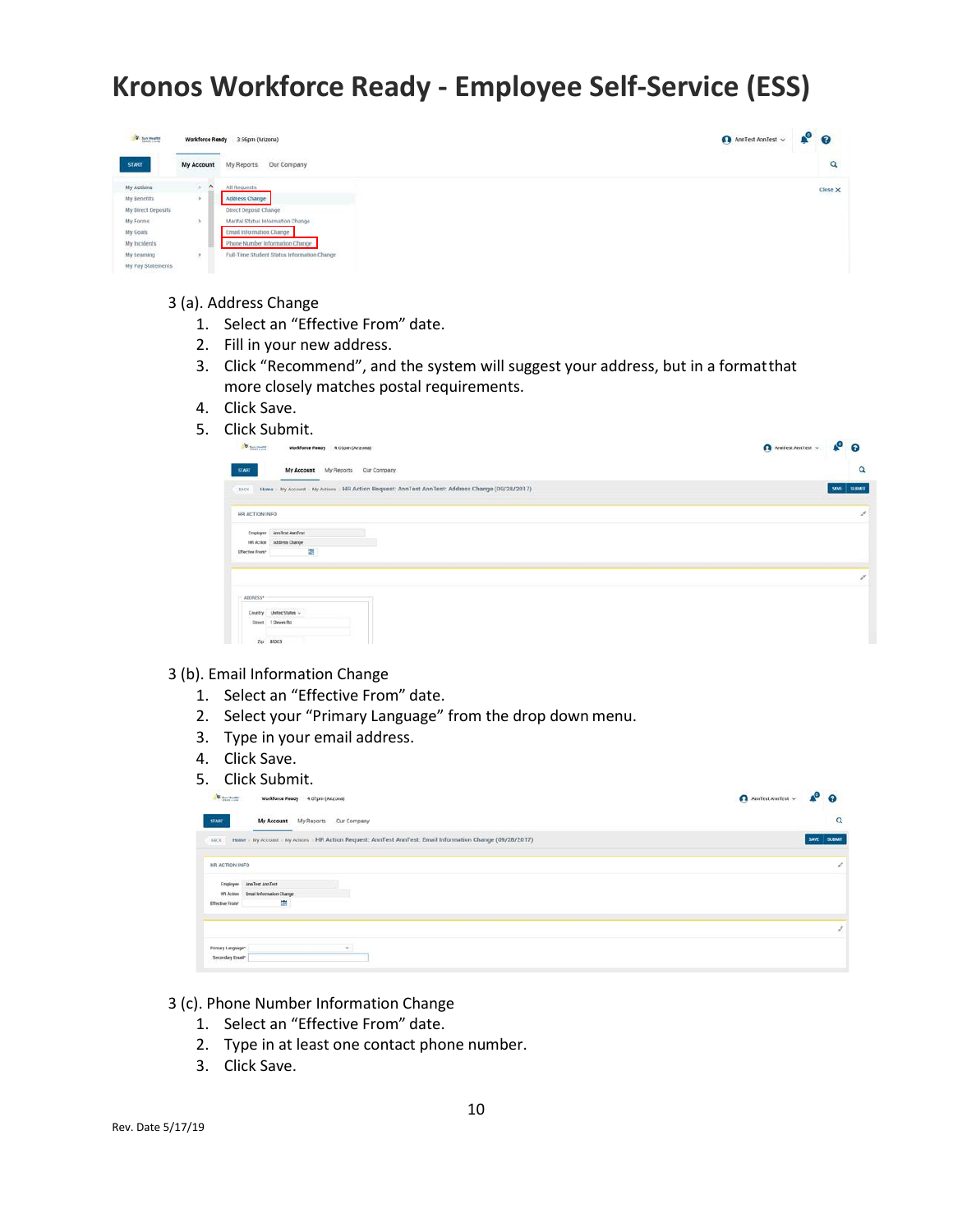| Click Submit.<br>4.                                                                                                        |                        | λO.           |
|----------------------------------------------------------------------------------------------------------------------------|------------------------|---------------|
| <b>Charlesto</b><br>Worldforce Rendy 4:10pm (Arizona)                                                                      | AnnTest AnnTest $\sim$ | $\Omega$      |
| My Account My Reports<br>Our Company<br>START                                                                              |                        | Q             |
| Home / My Account / My Actions / HR Action Request: AnnTest AnnTest: Phone Number Information Change (09/28/2017)<br>BACK. | <b>SAVE</b>            | <b>SUMMER</b> |
| HR ACTION INFO                                                                                                             |                        |               |
| Eingloyee AnnTest AnnTest                                                                                                  |                        |               |
| Phone Number Information Change<br>HR Action                                                                               |                        |               |
| s<br><b>Effective Frees*</b>                                                                                               |                        |               |
|                                                                                                                            |                        |               |
| Call Phone* 4236708302                                                                                                     |                        |               |
| Home Phone*                                                                                                                |                        |               |
| Work Please"                                                                                                               |                        |               |

#### Viewing Current Benefits

To view your current benefits do the following:

- 1. Click "My Account".
- 2. Click "My Benefits".
- 3. Click "Review/Select Benefits".

| W sun Health           | Workforce Ready | 7:12am (Arizona)          |  |  | AnnTest AnnTest $\sim$ | $P^{\circ}$    |  |
|------------------------|-----------------|---------------------------|--|--|------------------------|----------------|--|
| <b>START</b>           | My Account      | Our Company<br>My Reports |  |  |                        | Q              |  |
| My Actions             | ×               | My Benefits Statement     |  |  |                        | Close $\times$ |  |
| My Benefits            |                 | Review/Select Benefits    |  |  |                        |                |  |
| My Direct Deposits     |                 |                           |  |  |                        |                |  |
| My Forms               |                 |                           |  |  |                        |                |  |
| My Goals               |                 |                           |  |  |                        |                |  |
| My Incidents           |                 |                           |  |  |                        |                |  |
| My Learning            | $\rightarrow$   |                           |  |  |                        |                |  |
| My Pay Statements      |                 |                           |  |  |                        |                |  |
| My Paycheck Simulator  |                 |                           |  |  |                        |                |  |
| My Performance Reviews |                 |                           |  |  |                        |                |  |
| A few Photo Editor     | ٠               |                           |  |  |                        |                |  |

### Viewing Time Off Balances

To view your current time off balances (PPD and Paid Sick Time) do the following:

1. Your balances are found on your home page upon logging into Workforce Ready.

|                                                                     | <b>V</b> : Sun Health | Workforce Ready 7:18am (Arizona) |             |                        |      |                                                                  |                                      |                           | Anniest Anniest $\sim$ | $\bullet$ 0 |                |
|---------------------------------------------------------------------|-----------------------|----------------------------------|-------------|------------------------|------|------------------------------------------------------------------|--------------------------------------|---------------------------|------------------------|-------------|----------------|
| <b>START</b>                                                        |                       | My Account My Reports            | Our Company |                        |      |                                                                  |                                      |                           |                        |             | $\alpha$       |
| <b>BACK</b><br>Home                                                 | My Dashboard          |                                  |             |                        |      |                                                                  |                                      |                           |                        |             | <b>RUTHESI</b> |
| MAIN                                                                |                       |                                  |             |                        |      |                                                                  |                                      |                           |                        |             |                |
| <b>QUICK LINKS</b>                                                  |                       |                                  |             |                        |      | $\begin{array}{ccccc}\updownarrow&\swarrow&\nearrow&\end{array}$ | MY TO DO ITEMS                       |                           |                        | O           | 0/             |
| My Account<br>My Profile<br>My Time Off.<br>Request<br>My Tenesheet | My Current Timesbeet  |                                  |             |                        |      |                                                                  |                                      | No To Dos                 |                        |             |                |
|                                                                     |                       |                                  |             |                        |      |                                                                  |                                      |                           |                        |             |                |
| BALANCES (ACCRUALS)                                                 |                       |                                  |             |                        |      | $\begin{array}{ccc}\n\bullet & \star & \star\end{array}$         | MY TIME OFF REQUESTS                 |                           |                        |             | 001            |
| TIME OFF                                                            | ACCRUED TO            | CURRENT ACCRUED                  | TAKEN       | <b>CURRENT BALANCE</b> | SCH  | PENDING APPROVAL                                                 | This Month<br>Next Week<br>This Week | <b>MARK</b><br>Next Month |                        |             |                |
| PPD                                                                 |                       | Hrs:<br>0.00                     | 0.00        | 0.00                   | 0.00 | 0.00                                                             |                                      | No Requests               |                        |             |                |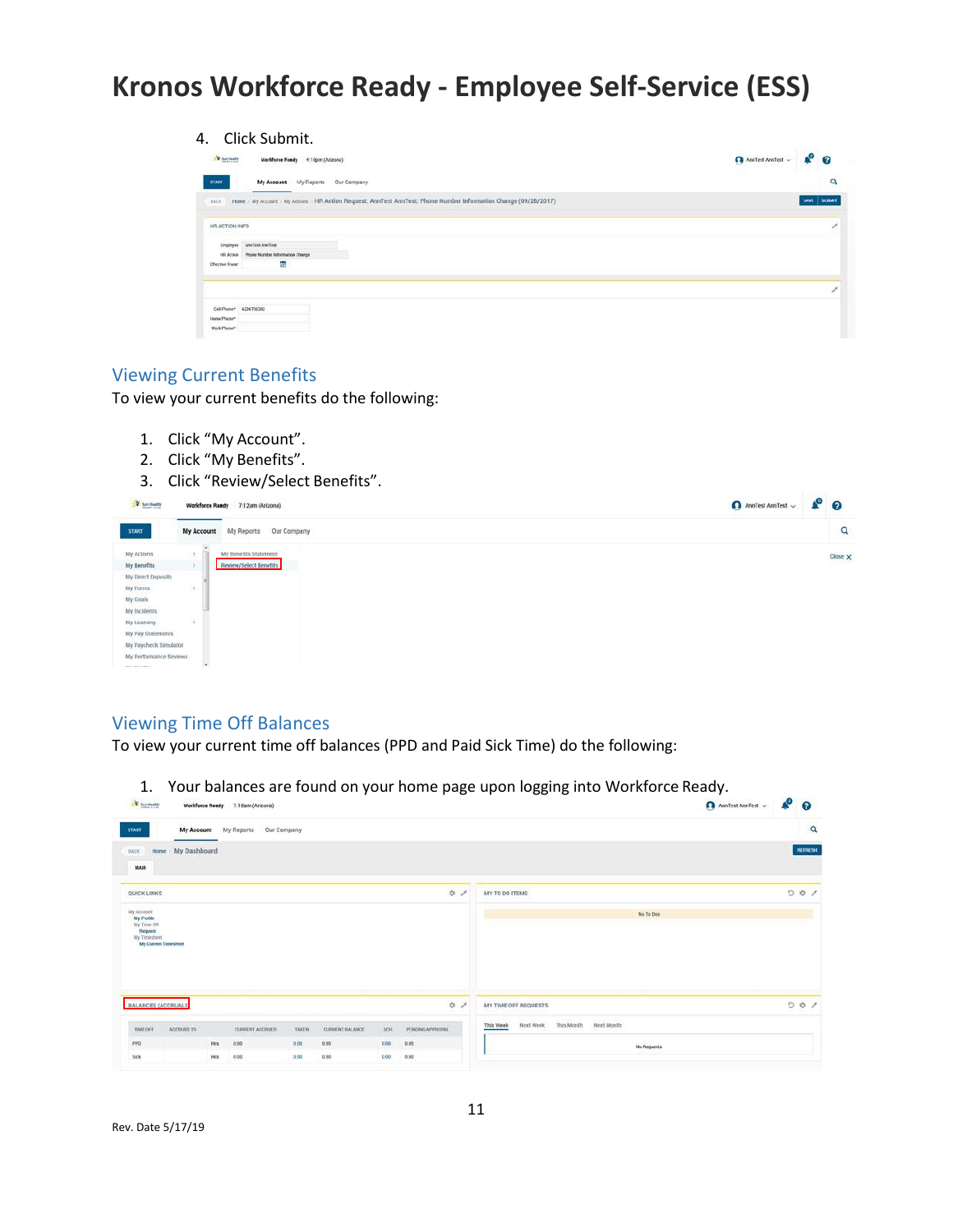2. If you are already in Workforce Ready on another page, you can click the Sun Health Senior Living logo in the upper left hand corner of your screen to get back to the home page.

| <b>D</b> Sun Month       | CONTRACTS AND THE RESIDENCE<br>Workforce Ready 7:20am (Arizona) |                               | O Annifest Annifest v & O |
|--------------------------|-----------------------------------------------------------------|-------------------------------|---------------------------|
| <b>START</b>             | My Reports<br>Our Company<br><b>My Account</b>                  |                               | $\alpha$                  |
| BACK<br>MAIN             | Home My Dashboard                                               |                               | REFRESH                   |
| QUICK LINKS              | $\begin{array}{ccc}\n\bullet & \circ & \circ\n\end{array}$      | MY TO DO ITEMS<br>31. SALEBUS | $\circ \circ \cdot$       |
| My Account<br>My Profile |                                                                 |                               | No To Dos                 |

#### Changing Direct Deposit

To change your direct deposit information do the following:

- 1. Click "My Account".
- 2. Click "My Actions".
- 3. Click "Direct Deposit Change".

| V Sun Newth        |              | Workforce Ready 7:23am (Arizona)                  | $P^{\circ}$ 0<br>AnnTest AnnTest $\sim$ |
|--------------------|--------------|---------------------------------------------------|-----------------------------------------|
| <b>START</b>       | My Account   | My Reports<br>Our Company                         |                                         |
| My Actions         |              | All Requests                                      |                                         |
| My Benefits        | $\mathbf{y}$ | Address Change                                    |                                         |
| My Direct Deposits |              | Direct Deposit Change                             |                                         |
| My Forms           |              | Marital Status Information Change                 |                                         |
|                    |              | Ernall Information Change                         |                                         |
|                    |              | and the first state of the control of the control |                                         |

- 4. Click "New Direct Deposit".
- 5. Begin filling in you direct deposit information under the "active" tab. It is VERY important to enter your "ABA # Bank Routing #" and "Account #" accurately. For the "ABA# Bank Routing #", it is highly recommended that you click the "Validate" button, so that the system can determine if the number you've entered is associated with your bank, as a way to double check yourentry.

| W Spectrum      |                          | Workforce Ready 7:30am (Arizona) |            |                                   |    |                       |                                                                                                   |                                             |                                       |           | Annifest Annifest $\sqrt{}$         | $\mathbf{e}$ | $\boldsymbol{\Omega}$     |
|-----------------|--------------------------|----------------------------------|------------|-----------------------------------|----|-----------------------|---------------------------------------------------------------------------------------------------|---------------------------------------------|---------------------------------------|-----------|-------------------------------------|--------------|---------------------------|
| <b>START</b>    |                          | My Account                       | My Reports | Our Company                       |    |                       |                                                                                                   |                                             |                                       |           |                                     |              | $\alpha$                  |
| BACK            |                          |                                  |            |                                   |    |                       | Home My Account My Actions HR Action Request: AnnTest AnnTest: Direct Deposit Change (09/29/2017) |                                             |                                       |           |                                     | SAVE         | SUBMIT                    |
|                 | HR ACTION INFO           |                                  |            |                                   |    |                       |                                                                                                   |                                             |                                       |           |                                     |              | ×                         |
|                 | Employee                 | AnnTest AnnTest                  |            |                                   |    |                       |                                                                                                   |                                             |                                       |           |                                     |              |                           |
|                 | <b>HR Action</b>         | Direct Deposit Change            |            |                                   |    |                       |                                                                                                   |                                             |                                       |           |                                     |              |                           |
| Effective From* |                          | в                                |            |                                   |    |                       |                                                                                                   |                                             |                                       |           |                                     |              |                           |
|                 |                          |                                  |            |                                   |    |                       |                                                                                                   |                                             |                                       |           |                                     |              | $\mathbf{x}^{\mathbf{c}}$ |
| Active          | All                      |                                  |            |                                   |    |                       |                                                                                                   |                                             |                                       |           |                                     |              |                           |
| $\frac{3}{6}$   |                          | ACTIVE<br>FROM                   |            | <b>SCI VIDEO</b><br>ACTIVE<br>TO: |    | TYPE                  | CALC<br>METHOD                                                                                    | <b>SANDRATION</b><br><b>ACCOUNT</b><br>TYPE | ABA #<br>BANK ROUTING #*<br>$\bullet$ | ACCOUNT#* | <b>LAST PR</b><br>orp<br><b>MTD</b> | VTD          |                           |
|                 | $\stackrel{A}{=} \times$ | 12/31/1900                       | e          | 12/31/9999                        | E. | <b>Direct Deposit</b> | Entire/Remainder ~                                                                                | Checking $\sim$                             | <b><i>VALIDATE</i></b>                |           | DOM:<br>$-20$                       | $-2$         | $\sim$                    |
|                 |                          |                                  |            |                                   |    |                       | NEW DIRECT DEPOSIT                                                                                | NEW RESERVE LIVE CHECK                      |                                       |           |                                     |              |                           |

6. Under the "Calc Method" section you have a drop down menu in which you can choose to deposit your entire check into one account OR you can have a percentage go into the account you've indicated, and the remainder go into a different account (i.e. if you wanted to set up 85% in a Checking Account and 15% in a Savings Account – see below ).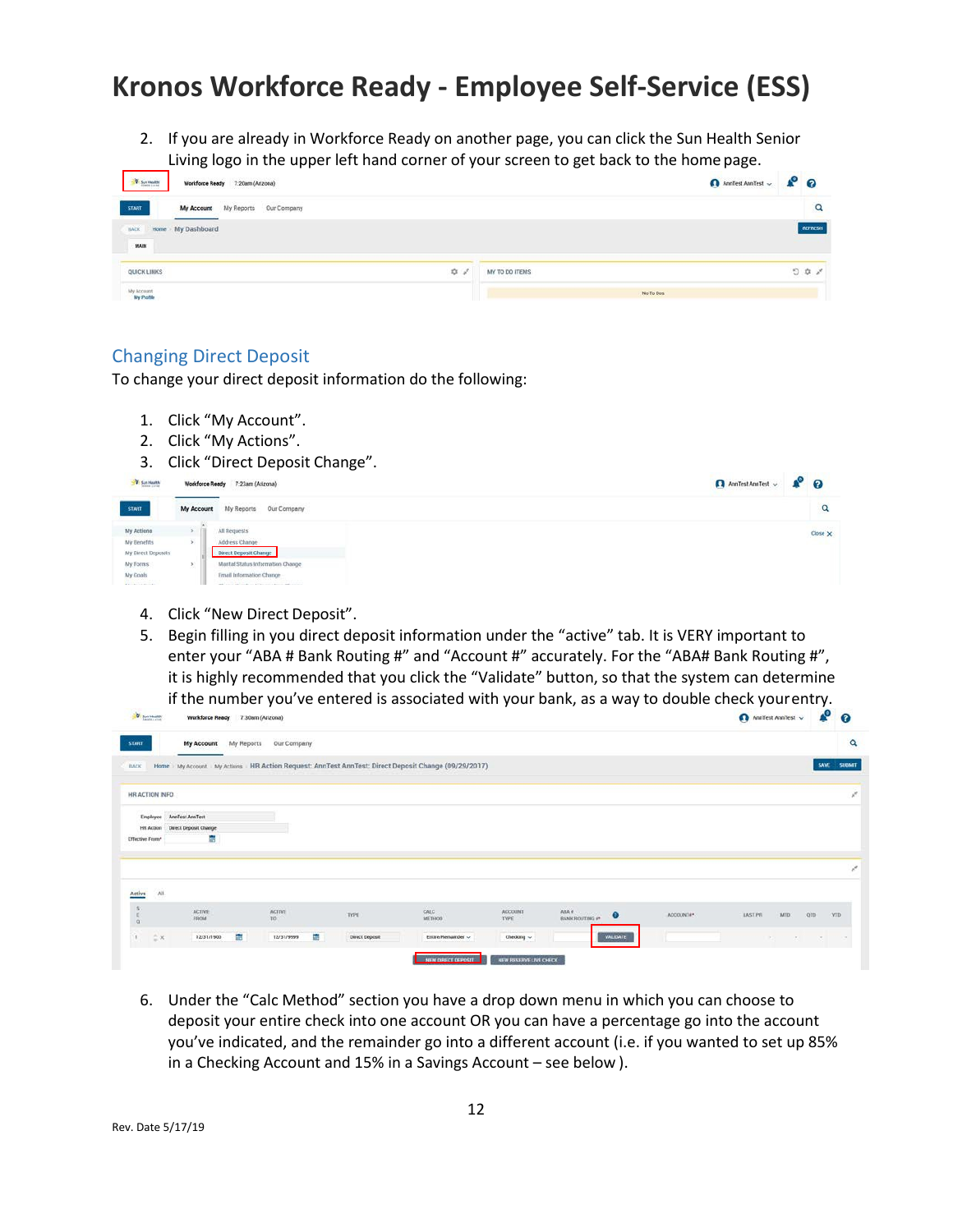|              |                                  |                              |   |                                                       |   |                                            | Direct Deposit Transactions Will Process In Order Listed Below |                                                |                                      |                                                |                                  |         |                |             |
|--------------|----------------------------------|------------------------------|---|-------------------------------------------------------|---|--------------------------------------------|----------------------------------------------------------------|------------------------------------------------|--------------------------------------|------------------------------------------------|----------------------------------|---------|----------------|-------------|
|              |                                  | <b>ACTIVE</b><br><b>FROM</b> |   | ACTIVE<br>TO                                          |   | TYPE                                       | CALC<br>METHOD                                                 | ACCOUNT<br><b>TYPE</b>                         | ABA #<br>u<br><b>BANK ROUTING #*</b> | <b><i>MAYNEAGAR</i></b><br>ACCOUNTS*<br>------ | <b>TANK OF</b><br><b>LAST PR</b> | MTD     | oro            | YTD.        |
| $\mathbf{L}$ | $\frac{1}{2}$ X                  | 12/31/1900                   | ÷ | 12/31/9999                                            | ÷ | Direct Deposit<br><b><i>CONTRACTOR</i></b> | 85.00<br>% Of Net Pay ~                                        | Checking ~                                     | VALIDATE                             |                                                |                                  | Đ.<br>× | 197            | <b>COLL</b> |
|              | $\stackrel{\bullet}{\sim}\times$ | 12/31/1900                   | 量 | Contractor of the Contractor Contractor<br>12/31/9999 | 霥 | Direct Deposit                             | Entire/Remainder ~                                             | Savings ~<br>the company of the company of the | <b><i>VALIDATE</i></b>               |                                                |                                  | œ.      | $\mathbb{R}^n$ | (40)        |

- 7. Be sure to indicate which "Account Type" you are entering Checking or Savings.
- 8. When your Direct Deposit information is set up, click "Save" then "Submit" at the top right

|                       | corner of the screen.                                                                             |                        |                           |  |
|-----------------------|---------------------------------------------------------------------------------------------------|------------------------|---------------------------|--|
| <b>V</b> Sat Health   | Workforce Ready 7:36am (Arizona)                                                                  | AnnTest AnnTest $\sim$ | $\mathbf{P}$ $\mathbf{Q}$ |  |
| <b>START</b>          | My Reports Our Company<br>My Account                                                              |                        | Q                         |  |
| BACK                  | Home My Account My Actions HR Action Request: AnnTest AnnTest: Direct Deposit Change (09/29/2017) |                        | SUBMIT                    |  |
| HR ACTION INFO        |                                                                                                   |                        |                           |  |
| Employee<br>HR Action | ArmTest AnnTest<br>Direct Deposit Change                                                          |                        |                           |  |
| Effective From*       | an a                                                                                              |                        |                           |  |

### Changing Your Marital Status

To change your marital status follow the instructions below. Please note, only **legal** marital status changes should be entered. Following your submission of a marital status change, you will be contacted by a Human Resources representative to provide documentation verifying your marital status change.

- 1. Click "My Account".
- 2. Click "My Actions".
- 3. Click "Marital Status Information Change".



- 4. Complete the fields with a red asterisk (\*) "Effective From" date, your new "Actual Marital Status", and your "Last Name" if there is a change.
- 5. Click "Save" and then "Submit" at the upper right hand corner of the screen.